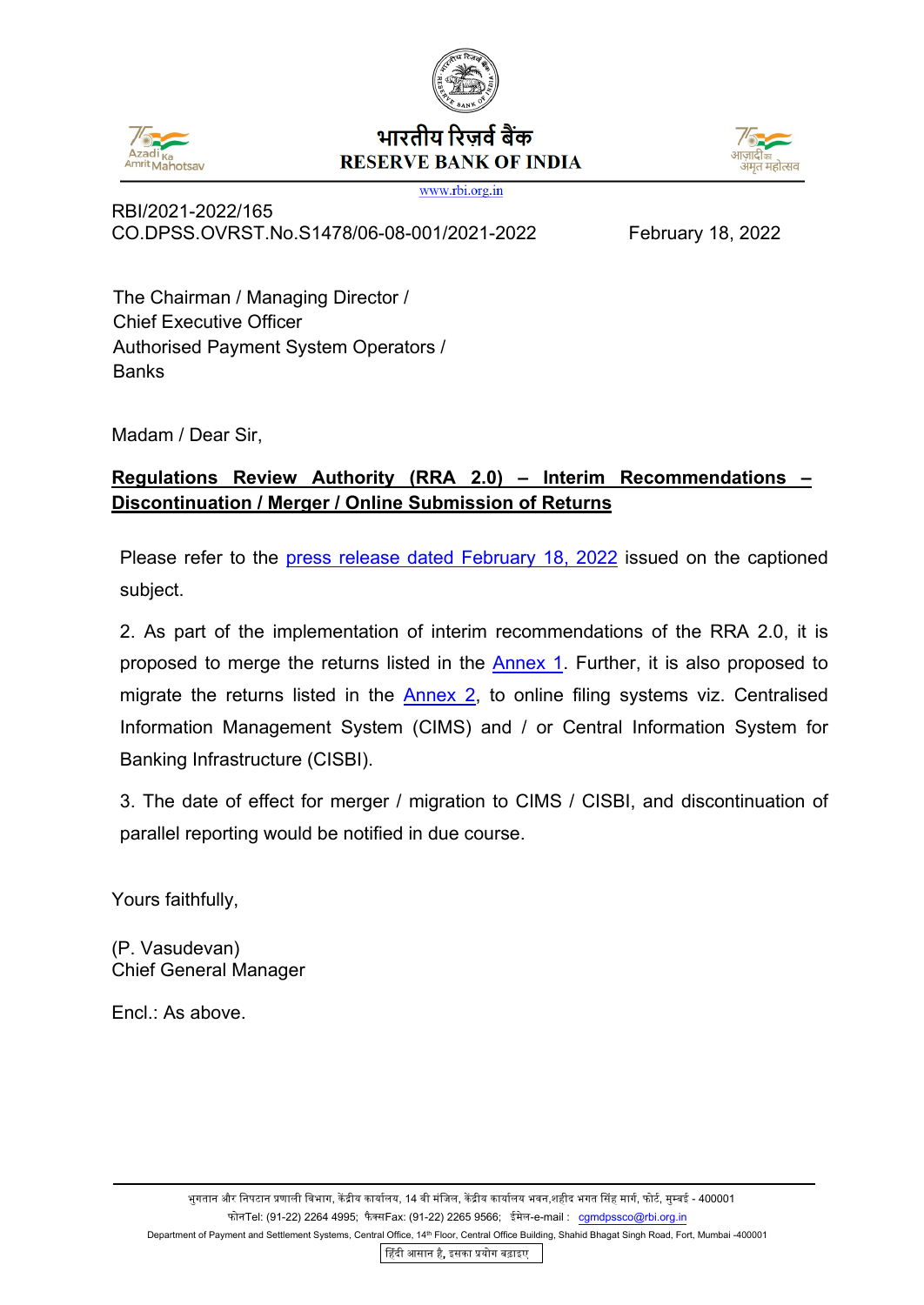## **List of Returns to be Discontinued / Merged**

<span id="page-1-0"></span>(Enclosure to CO.DPSS.OVRST.No.S1478/06-08-001/2021-2022 dated February 18, 2022)

| <b>S. No.</b>  | <b>Return Name</b>                | <b>Return Description</b>                                                                                                 |
|----------------|-----------------------------------|---------------------------------------------------------------------------------------------------------------------------|
|                | <b>WLA Customer</b><br>Complaints | Return contains information on complaints received,<br>resolved and pending against White Label ATM<br>Operators (WLAOs). |
| $\overline{2}$ | <b>WLA Statistics</b>             | Return contains information on state and region -<br>wise ATMs deployed by WLAOs, transaction volume<br>and value, etc.   |